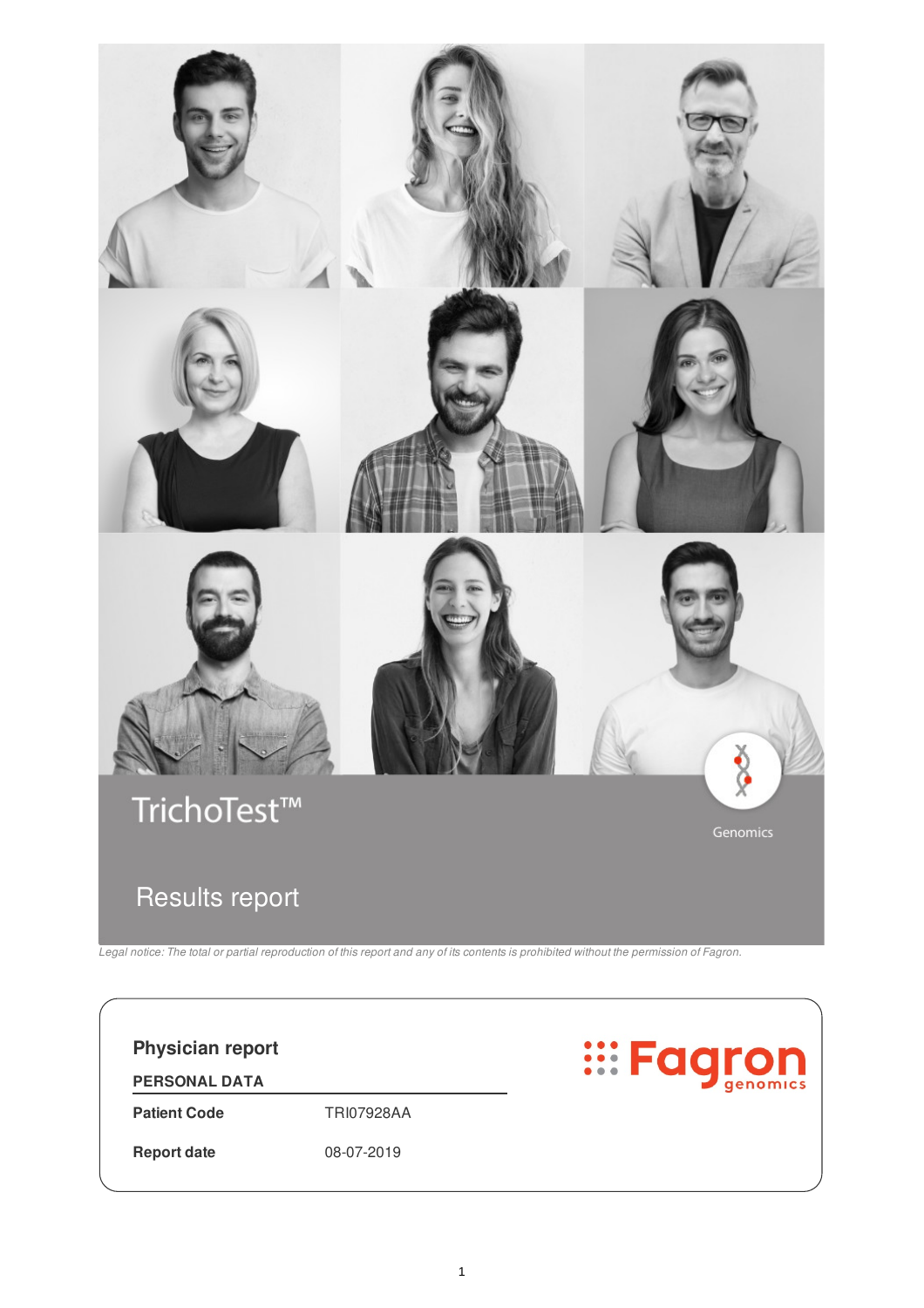| THE TRICHOTEST FORMULA TM |                           | <b>Exagron</b>           |
|---------------------------|---------------------------|--------------------------|
| Customer code: TRI07928AA | Date of birth: 01-01-1990 | Request date: 08-07-2019 |

#### **Demographic data on the patient**



#### **Hair loss data**

|                                           | Type of alopecia Androgenic alopecia |
|-------------------------------------------|--------------------------------------|
| Degree of alopecia on the scale Grade III |                                      |
| Time since beginning of hair loss -1      |                                      |
| Prescription testosterone derivatives No  |                                      |

#### **Clinical examination results**

| Pull-Test Nothing                      |  |
|----------------------------------------|--|
| Complaints associated with alopecia No |  |
| Patchy alopecia No                     |  |
| Current anti-alopecia treatment No     |  |
| Previous anti-alopecia treatment No    |  |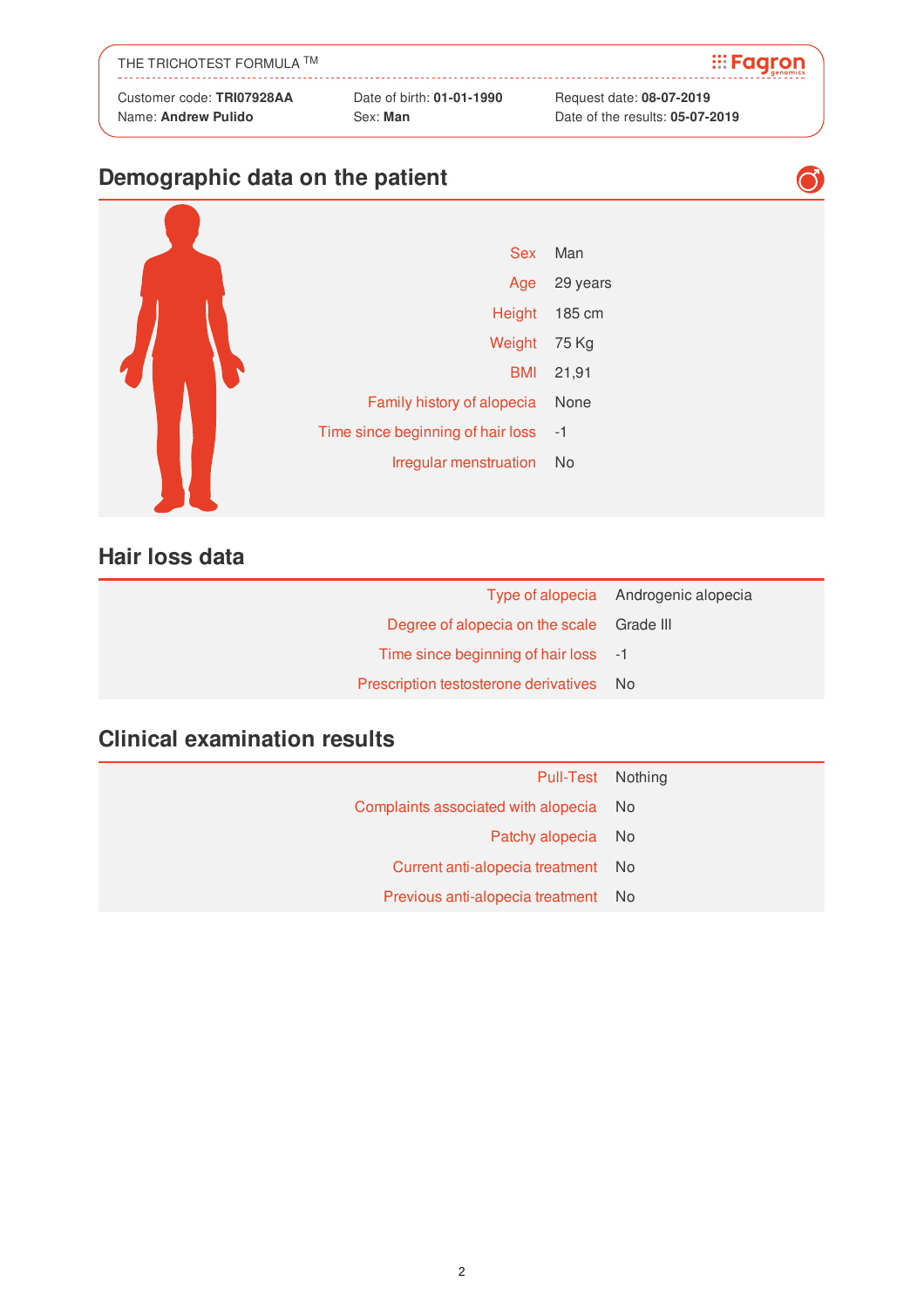| THE TRICHOTEST FORMULA TM |                           | <b>Exagron</b>           |
|---------------------------|---------------------------|--------------------------|
| Customer code: TRI07928AA | Date of birth: 01-01-1990 | Request date: 08-07-2019 |

# **Information about complaints and medication**

| Illnesses No                     |
|----------------------------------|
| Eating disorders No              |
| Known allergies to substances No |
| Takes prescription drugs No      |
| - No                             |
| Anabolizing agents No            |
|                                  |

#### **Patient condition**

| Stress No                                                         |  |
|-------------------------------------------------------------------|--|
| Suffers depression No                                             |  |
| Sufficient rest No                                                |  |
| Recent child No                                                   |  |
| Low-calorie diet No                                               |  |
| Post-surgical stress No                                           |  |
| Are you in contact with toxic/contaminating materials at work? No |  |

#### **Summary of the results**

**Positive:** The genetic variation detected has a POSITIVE influence. **Moderate:** The genetic variation detected has a MODERATE influence.

**Negative:** The genetic variation detected has a NEGATIVE influence.

**Gene name Description Effect TREATMENT EFFICACY WITH PROSTAGLANDIN INHIBITORS GPR44-1** NORMAL ACTIVITY PGD2 RECEPTOR **GPR44-2** NORMAL ACTIVITY PGD2 RECEPTOR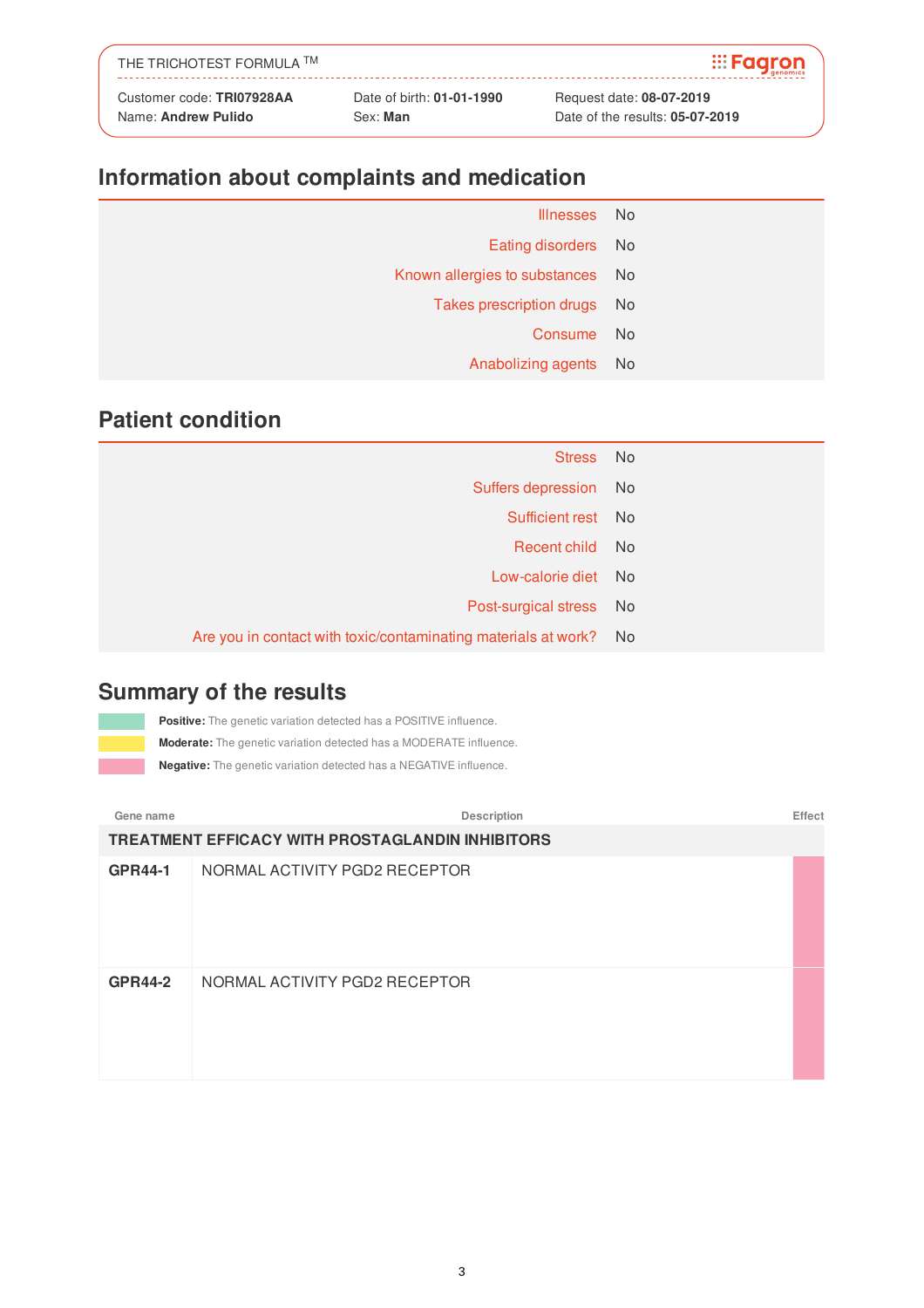|                     | THE TRICHOTEST FORMULA TM                |                                                            | <b>Example:</b>                                             |
|---------------------|------------------------------------------|------------------------------------------------------------|-------------------------------------------------------------|
| Name: Andrew Pulido | Customer code: TRI07928AA                | Date of birth: 01-01-1990<br>Sex: Man                      | Request date: 08-07-2019<br>Date of the results: 05-07-2019 |
| <b>Positive</b>     |                                          | <b>Moderate</b>                                            | Negative                                                    |
| Gene name           |                                          | Description                                                | Effect                                                      |
|                     |                                          | TREATMENT EFFICACY WITH PROSTAGLANDIN INHIBITORS           |                                                             |
| PTGFR-1             |                                          | STRONGLY REDUCED ACTIVITY PGF2a RECEPTOR                   |                                                             |
| <b>PTGFR-2</b>      |                                          | NORMAL ACTIVITY PGF2a RECEPTOR                             |                                                             |
| PTGFR-3             |                                          | STRONGLY REDUCED ACTIVITY PGF2a RECEPTOR                   |                                                             |
|                     | <b>TREATMENT EFFICACY WITH MINOXIDIL</b> |                                                            |                                                             |
| <b>PTGES2</b>       |                                          | NORMAL PGE2 ENZYMATIC ACTIVITY                             |                                                             |
| SULT1A1             | <b>ACTIVATION)</b>                       |                                                            | STRONGLY REDUCED SULT1A1 ENZYMATIC ACTIVITY (LESS MINOXIDIL |
|                     |                                          | TREATMENT EFFICACY WITH GLUCOCORTICOID ANTI-INFLAMMATORIES |                                                             |
| GR-alpha            |                                          | AVERAGE RESPONSE TO ANTI-INFLAMMATORY TREATMENTS           |                                                             |
|                     |                                          | TREATMENT EFFICACY WITH ANTIANDROGENICS                    |                                                             |
| CYP19               |                                          | MODERATELY REDUCED AROMATASE ACTIVITY                      |                                                             |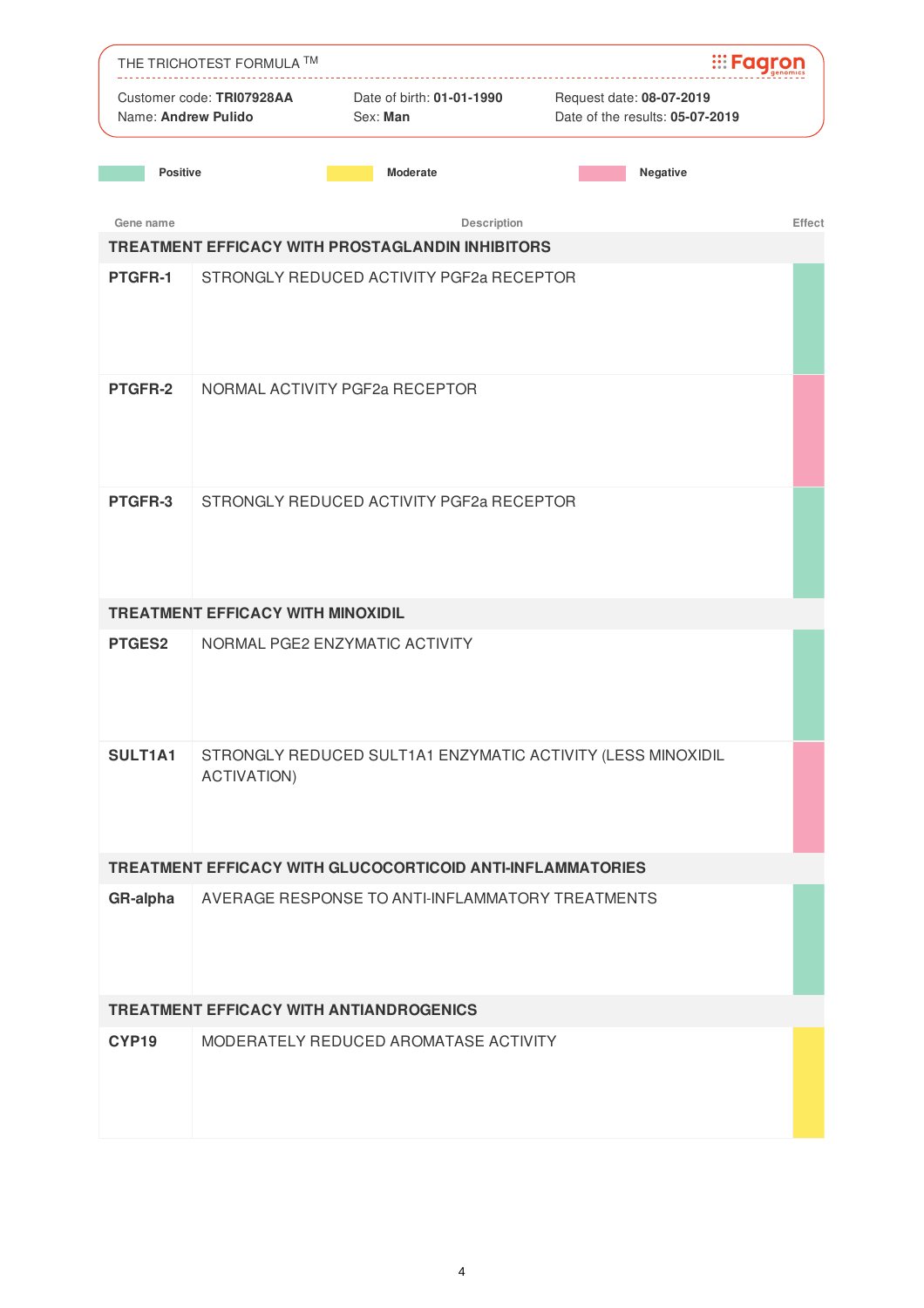|                          | THE TRICHOTEST FORMULA TM                                                          |                                                | <b>:::Faar</b>                                              |
|--------------------------|------------------------------------------------------------------------------------|------------------------------------------------|-------------------------------------------------------------|
| Name: Andrew Pulido      | Customer code: TRI07928AA                                                          | Date of birth: 01-01-1990<br>Sex: Man          | Request date: 08-07-2019<br>Date of the results: 05-07-2019 |
| <b>Positive</b>          |                                                                                    | <b>Moderate</b>                                | Negative                                                    |
| Gene name                |                                                                                    | Description                                    | Effect                                                      |
|                          |                                                                                    | <b>TREATMENT EFFICACY WITH ANTIANDROGENICS</b> |                                                             |
| <b>SR5DA-1</b>           | (HIGHER LEVEL OF DHT)                                                              |                                                | TYPE I STEROID-REDUCTASE ACTIVITY MODERATELY ACCELERATED    |
| <b>SRD5A-2</b>           | TYPE II STEROID-REDUCTASE ACTIVITY MODERATELY ACCELERATED<br>(HIGHER LEVEL OF DHT) |                                                |                                                             |
|                          | <b>VASODILATATION AND BLOOD CIRCULATION</b>                                        |                                                |                                                             |
| <b>ACE</b>               |                                                                                    |                                                | MODERATELY INCREASED ACE ACTIVITY (HIGHER VASOCONSTRICTION) |
|                          | <b>COLLAGEN SYNTHESIS</b>                                                          |                                                |                                                             |
| COL1A1                   | NORMAL COLLAGEN SYNTHESIS                                                          |                                                |                                                             |
|                          | <b>VITAMIN A METABOLISM</b>                                                        |                                                |                                                             |
| CRABP2                   |                                                                                    | NORMAL INTRACELLULAR TRANSPORT OF VITAMIN A    |                                                             |
| <b>BIOTIN METABOLISM</b> |                                                                                    |                                                |                                                             |
| <b>BTD</b>               | NORMAL BIOTINIDASE ACTIVITY                                                        |                                                |                                                             |
|                          | <b>REDUCTION OF IGF-1 LEVELS</b>                                                   |                                                |                                                             |
| IGFR-1                   | <b>AVERAGE IGF-1 LEVELS</b>                                                        |                                                |                                                             |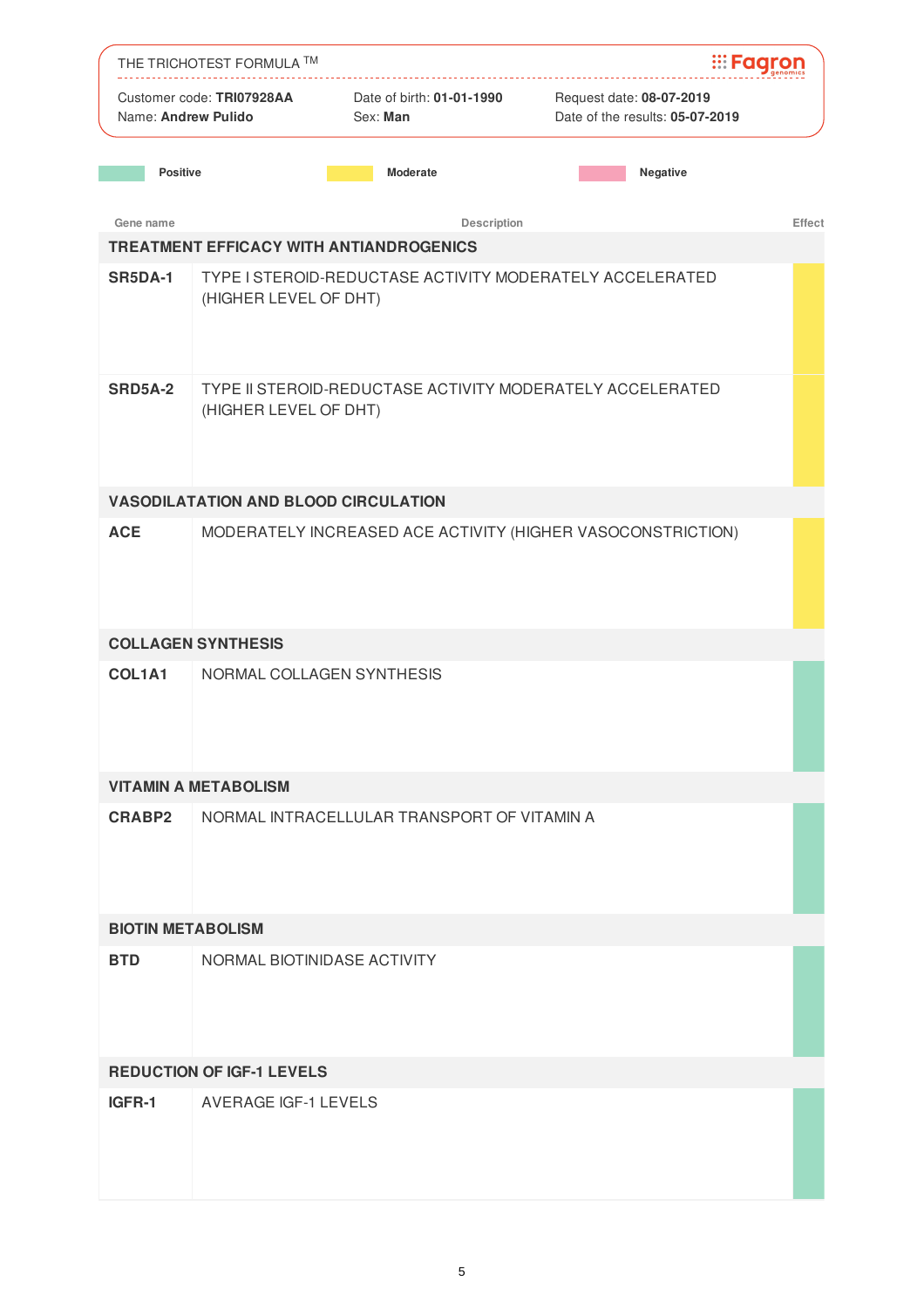| THE TRICHOTEST FORMULA TM |                           | $\mathbb{H}$ <b>Fagron</b>      |
|---------------------------|---------------------------|---------------------------------|
| Customer code: TRI07928AA | Date of birth: 01-01-1990 | Request date: 08-07-2019        |
| Name: Andrew Pulido       | Sex: Man                  | Date of the results: 05-07-2019 |

## **Patient alopecia classification**

The Norwood-Hamilton scale shown below is used to classify the degree of alopecia. The current degree of the patient's alopecia is marked by a red square.



#### **Active ingredients selected for each metabolic pathway:**

The following list of ingredients is recommended by TrichoTest according to the patient's genetic profile and life-style:

| <b>Antioxidant</b>    | <b>Prostaglandins</b>  |
|-----------------------|------------------------|
| Coenzyme Q10          | Prostaquinon TM        |
| Antiandrogenic        | <b>Circulation</b>     |
| Dutasteride           | Arginine               |
| $17-\alpha$ Estradiol | Ginkgo biloba          |
| Finasteride           | L-Carnitine L-tartrate |
| Melatonin             |                        |
| Saw Palmetto          |                        |

Ginseng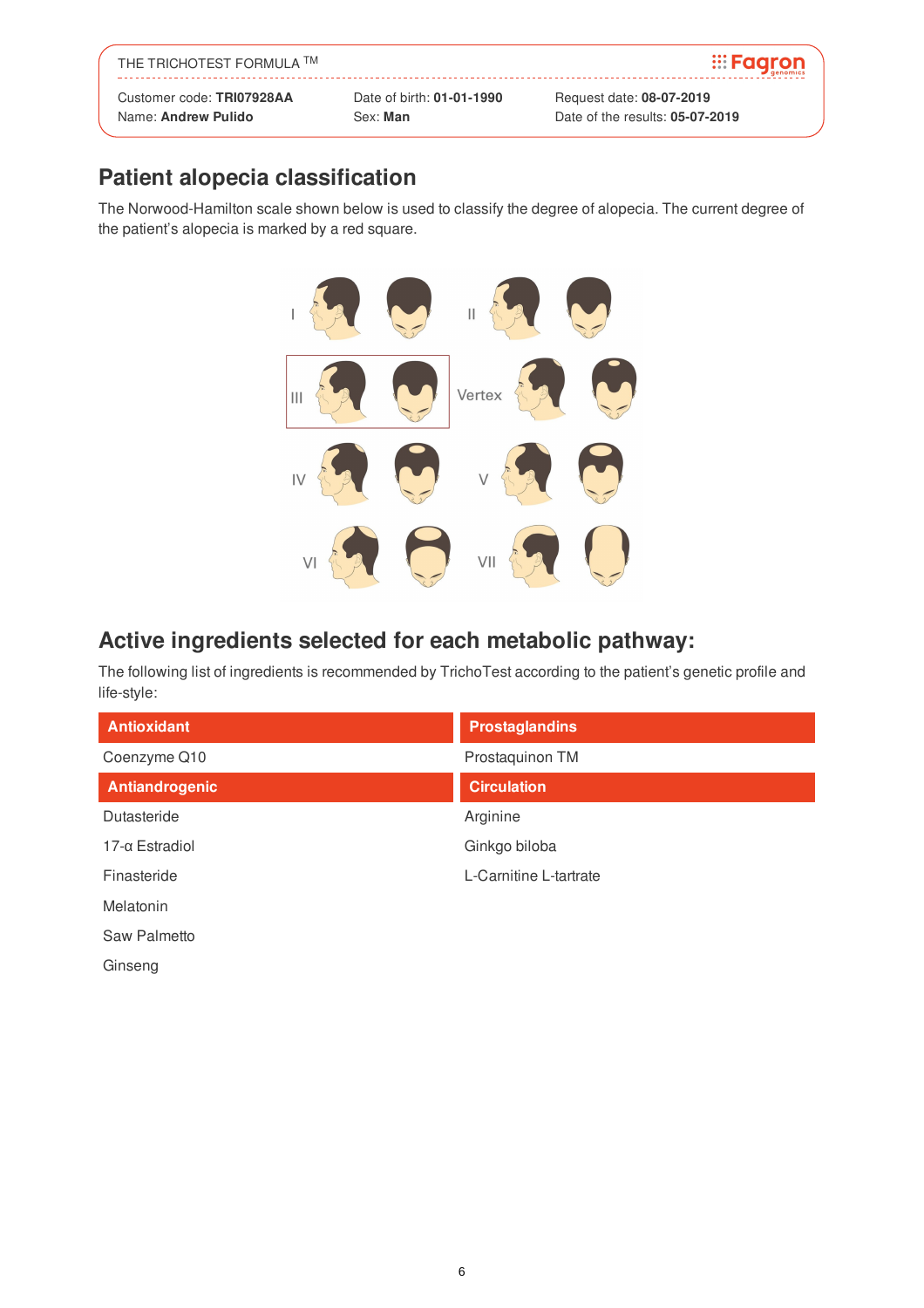THE TRICHOTEST FORMULA ™

Customer code: **TRI07928AA** Date of birth: **01-01-1990** Request date: **08-07-2019**

Name: **Andrew Pulido** Sex: **Man** Date of the results: **05-07-2019**

**E**caron

### **The best products for your scalp**

After analysing your DNA and life style, we create your profile. The compilation considers all your strengths and weaknesses and how you are affected by your alopecia and to what degree. As a result of the information available, we have selected exclusive compounds that will help you combat alopecia. The following colour scale shows what we most recommend (the intensity of the green indicating from more to less recommended; table on the left) and those compounds we do not recommend (from white to red, indicating less recommended).

| <b>Classification of the compounds</b> |                             |                          |
|----------------------------------------|-----------------------------|--------------------------|
| <b>Dutasteride</b>                     | <b>Topical Saw Palmetto</b> | <b>MSM</b>               |
| Prostaquinon TM                        | CafeiSome TM                | Nicotinamide (Vit B3)    |
| $17-\alpha$ Estradiol                  | Caffeine                    | Oral Biotin              |
| Finasteride                            | Minoxidil                   | Prednicarbate            |
| Arginine                               | Adenosine                   | Pyridoxine HCI (Vit. B6) |
| Ginkgo biloba                          | Betamethasone dipropionate  | Retinol (Vit. A)         |
| Melatonin                              | Clobetasol propionate       | SiliciuMax TM            |
| Saw Palmetto                           | Cystine                     | <b>Tacrolimus</b>        |
| Coenzyme Q10                           | Desonide                    | Tocopherol (vit. E)      |
| Ginseng                                | Fluocinolone acetonide      | <b>Topic SiliciuMax</b>  |
| L-Carnitine L-tartrate                 | Hydrocortisone              | <b>Topical Biotin</b>    |
| Latanoprost Fagron                     | IGrantine-F1 TM             | Triamcinolone acetonide  |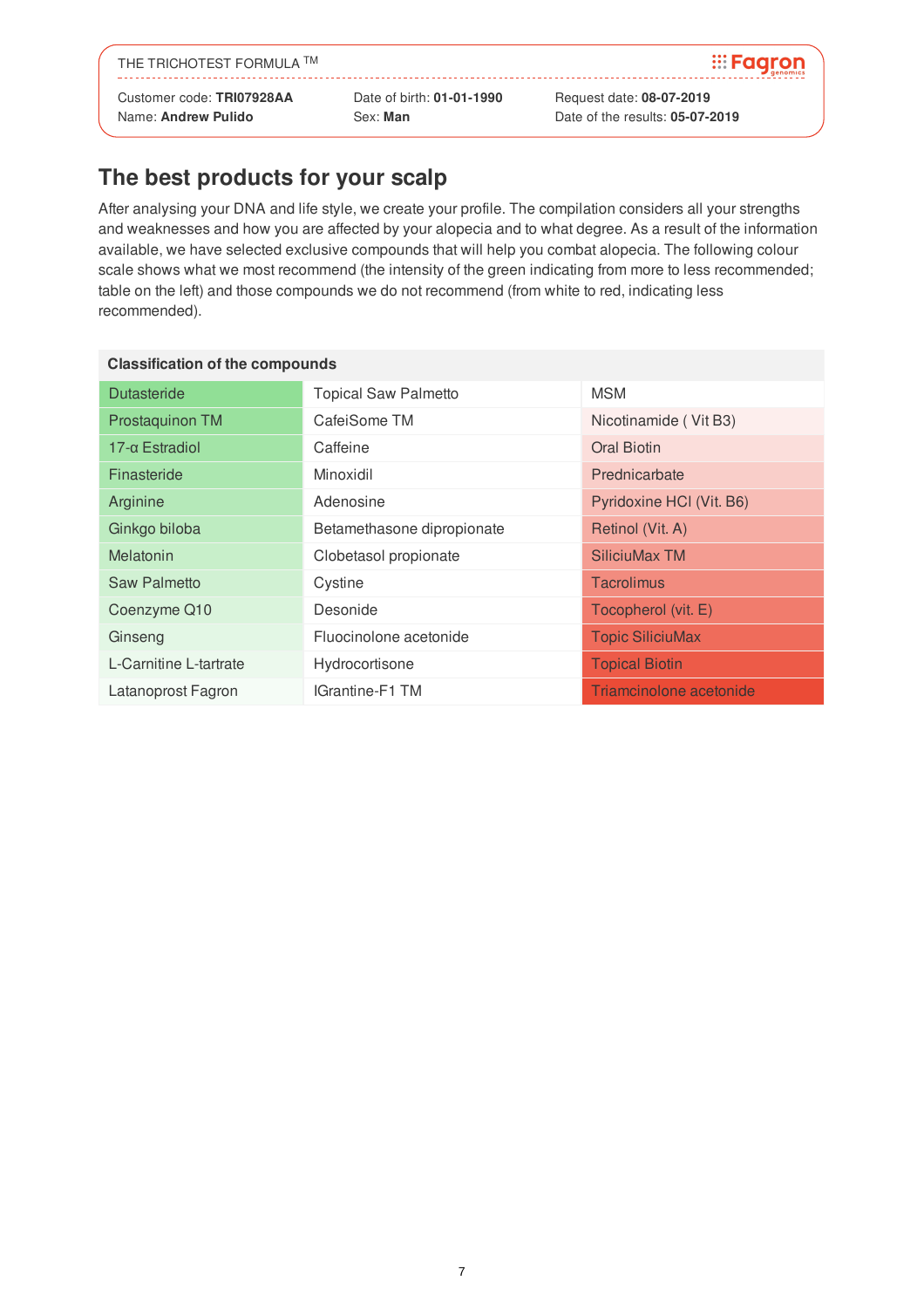| THE TRICHOTEST FORMULA TM |                           | <b>Exagron</b>           |
|---------------------------|---------------------------|--------------------------|
| Customer code: TRI07928AA | Date of birth: 01-01-1990 | Request date: 08-07-2019 |

### **A personalised formula with suitable active ingredients and doses**

The list below shows a series of topical, oral, hair care and hygienic formulations for the patient's hair problem. These products have been selected according to the patient's genetic profile and life-style as well as the particular condition of his/her hair:

### **Topical treatment**

| <b>Formula</b>                                                                                                            |           |
|---------------------------------------------------------------------------------------------------------------------------|-----------|
| <b>Dutasteride</b>                                                                                                        | $0.25 \%$ |
| Ginkgo biloba                                                                                                             | 2.25%     |
| Prostaquinon TM                                                                                                           | 2.9%      |
| <b>TrichoSol</b>                                                                                                          | 100ml     |
| Dosage:                                                                                                                   |           |
| Apply at night before bedtime. Leave the solution on your scalp for as long as possible. Wash your scalp the next<br>day. |           |

#### **Oral treatment**

| <b>Formula</b>      |            |
|---------------------|------------|
| Coenzyme Q10        | 30 mg/day  |
| <b>Saw Palmetto</b> | 150 mg/day |
| Selenium yeast      | 100 mg/day |
| Oral                |            |
| Dosage:             |            |

1 capsule per day, 90 capsules for 3 months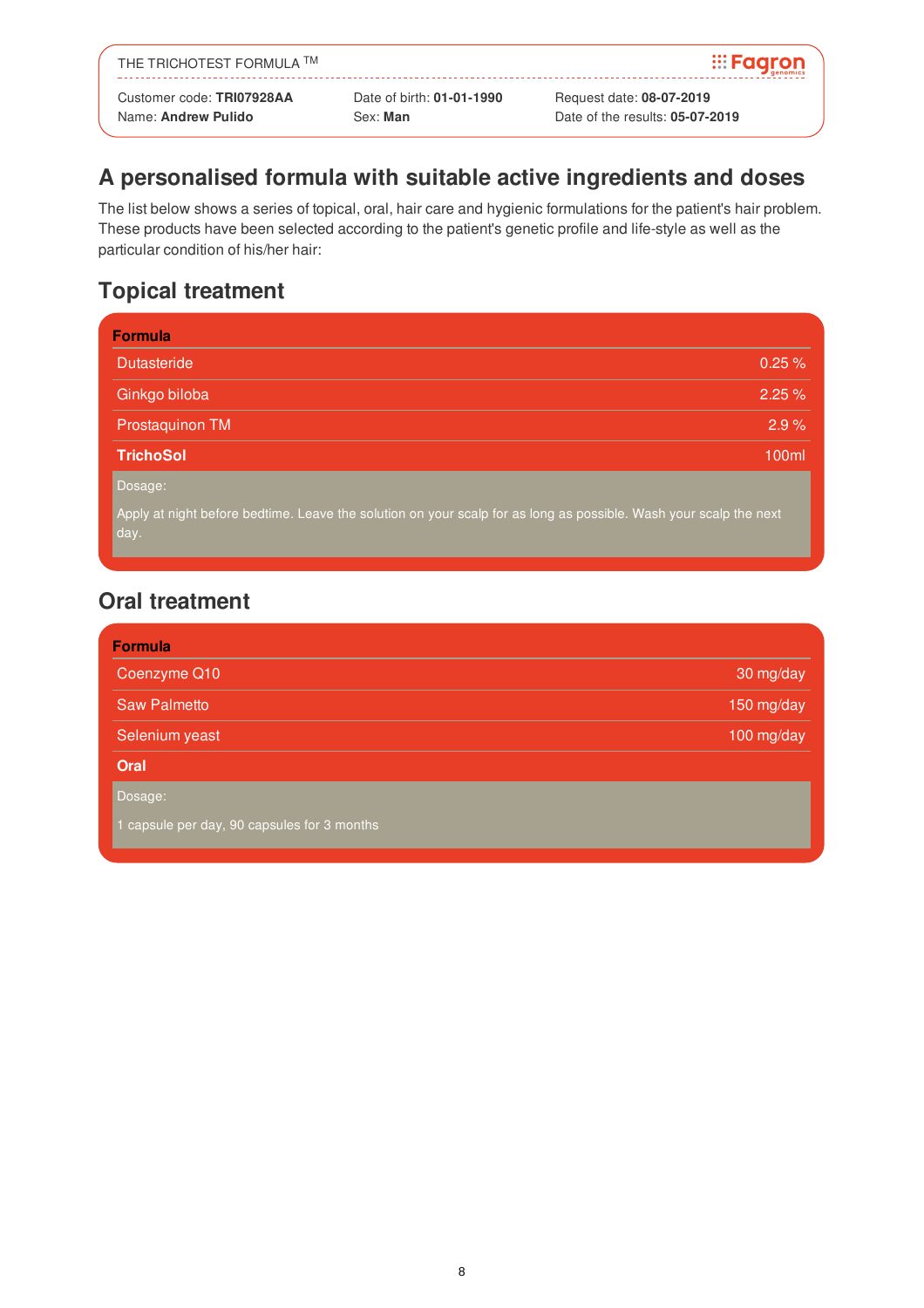| THE TRICHOTEST FORMULA ™  |                           | <b>Exagron</b>           |
|---------------------------|---------------------------|--------------------------|
| Customer code: TRI07928AA | Date of birth: 01-01-1990 | Request date: 08-07-2019 |

# **Complementary topical treatment for hair care and hygiene**

| Formula 2        |        |
|------------------|--------|
| Prostaquinon TM  | 2.9%   |
| Ginseng          | 2.2%   |
| Arginine         | 1.25 % |
| <b>TrichoOil</b> | 30ml   |
| Dosage:          |        |

1-2 times / week, massage for 3-5 minutes and leave it on for 10 min before washing your hair.

| Formula 3                       |        |
|---------------------------------|--------|
| Ginseng                         | 2.2%   |
| Arginine                        | 1.25 % |
| <b>TrichoWash</b>               | 250ml  |
| Dosage:                         |        |
| Massage for 2 minutes and rinse |        |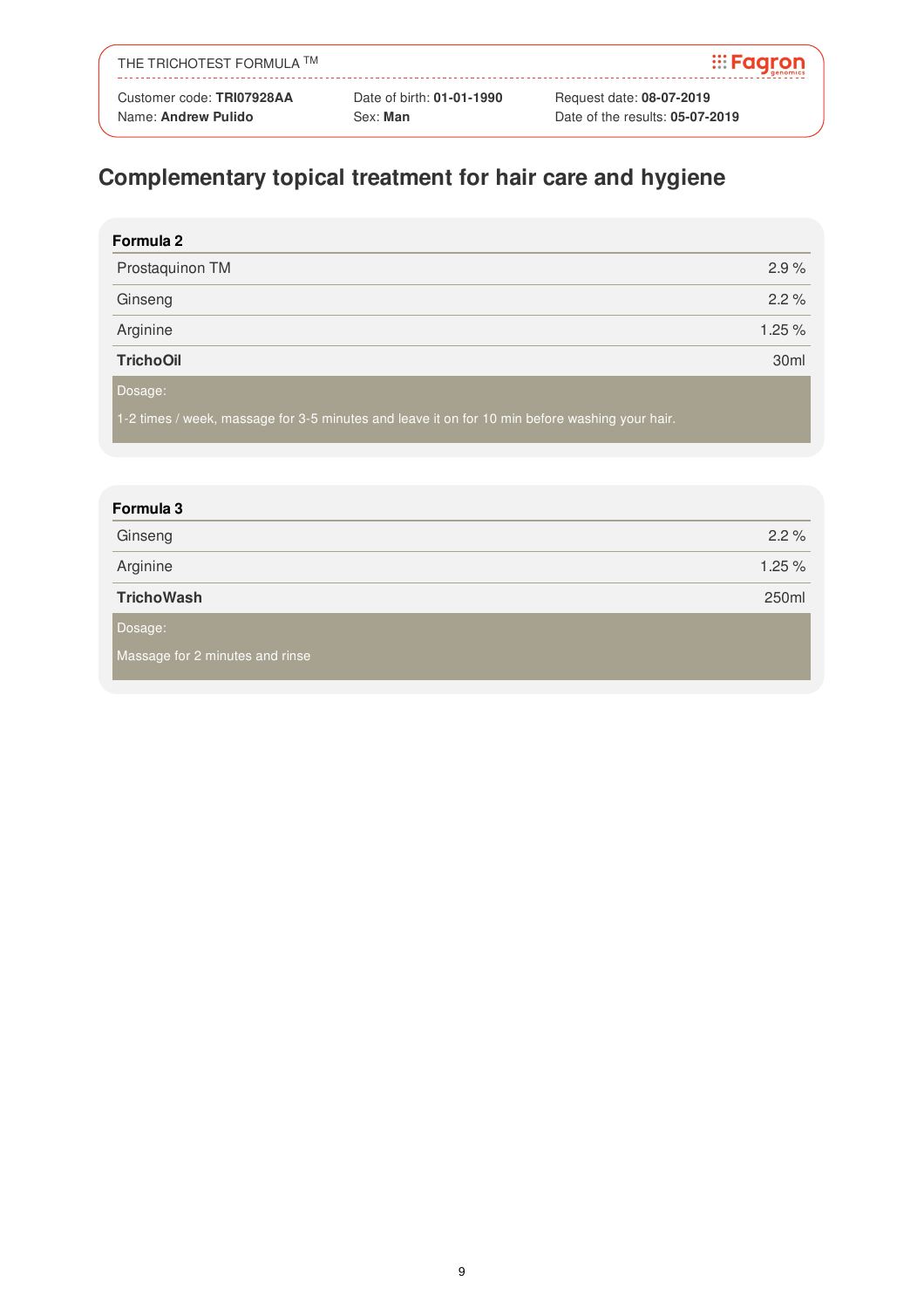| THE TRICHOTEST FORMULA TM |                           | <b>Exagron</b>                  |
|---------------------------|---------------------------|---------------------------------|
| Customer code: TRI07928AA | Date of birth: 01-01-1990 | Request date: 08-07-2019        |
| Name: Andrew Pulido       | Sex: Man                  | Date of the results: 05-07-2019 |

| <b>Patient follow-up</b>      | Day 0   | <b>Day 30</b> | <b>Day 60</b> | Day 90 |
|-------------------------------|---------|---------------|---------------|--------|
| Amount of hair loss           | Nothing |               |               |        |
| Appearance of the<br>hair     |         |               |               |        |
| Improved hair<br>density      |         |               |               |        |
| Pull-Test                     |         |               |               |        |
| Satisfaction<br>questionnaire |         |               |               |        |
| Photos of the hair            |         |               |               |        |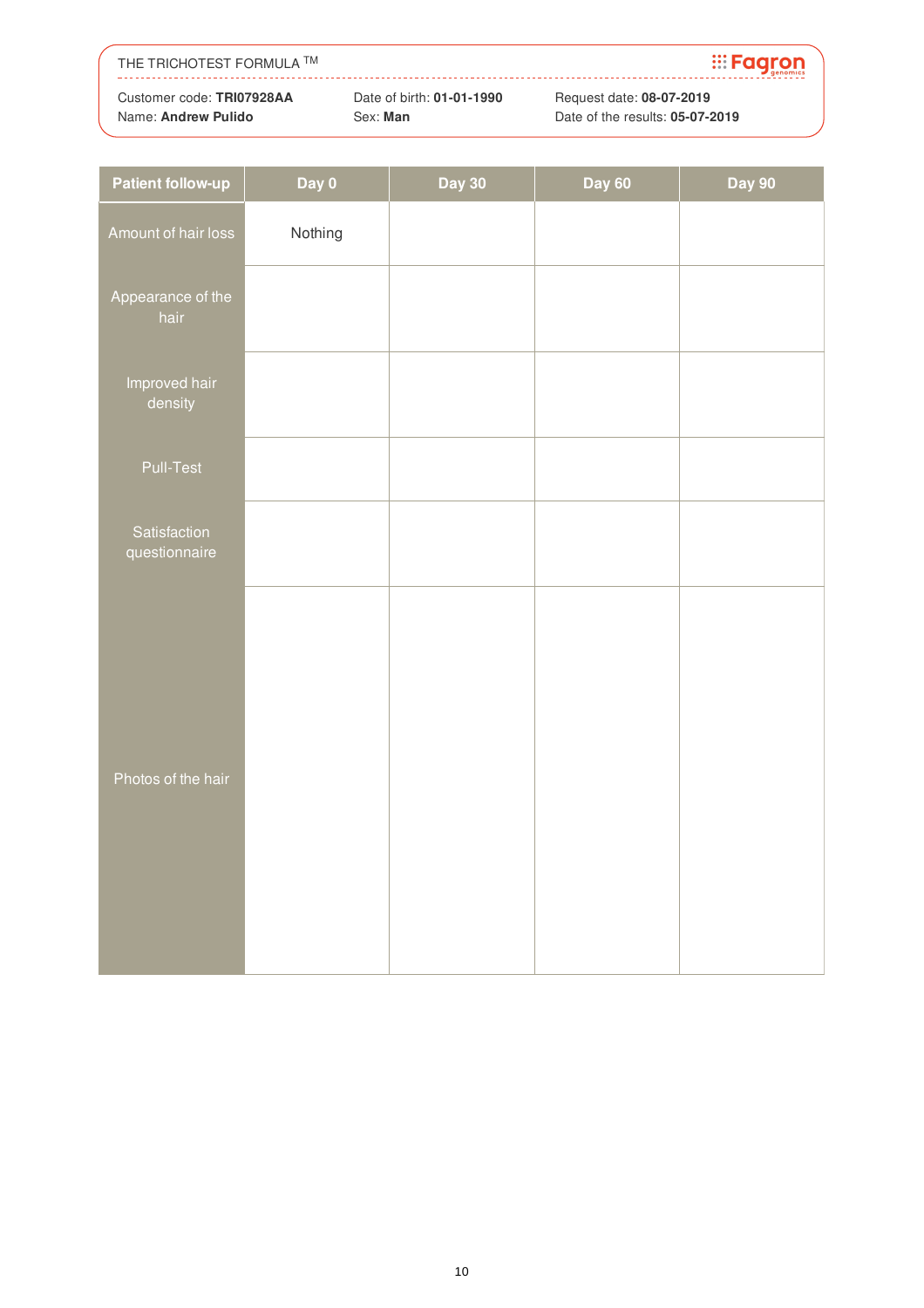| THE TRICHOTEST FORMULA TM |                           | $\mathbb{H}$ <b>Fagron</b>      |
|---------------------------|---------------------------|---------------------------------|
| Customer code: TRI07928AA | Date of birth: 01-01-1990 | Request date: 08-07-2019        |
| Name: Andrew Pulido       | Sex: Man                  | Date of the results: 05-07-2019 |

# **Topical treatment**

| <b>Formula</b>                                                                                                            |       |
|---------------------------------------------------------------------------------------------------------------------------|-------|
| <b>Dutasteride</b>                                                                                                        | 0.25% |
| Ginkgo biloba                                                                                                             | 2.25% |
| Prostaquinon TM                                                                                                           | 2.9%  |
| <b>TrichoSol</b>                                                                                                          | 100ml |
| Dosage:                                                                                                                   |       |
| Apply at night before bedtime. Leave the solution on your scalp for as long as possible. Wash your scalp the next<br>day. |       |

# **Signature of the prescribing physician**

**Dr:**

**Physician Registration No.**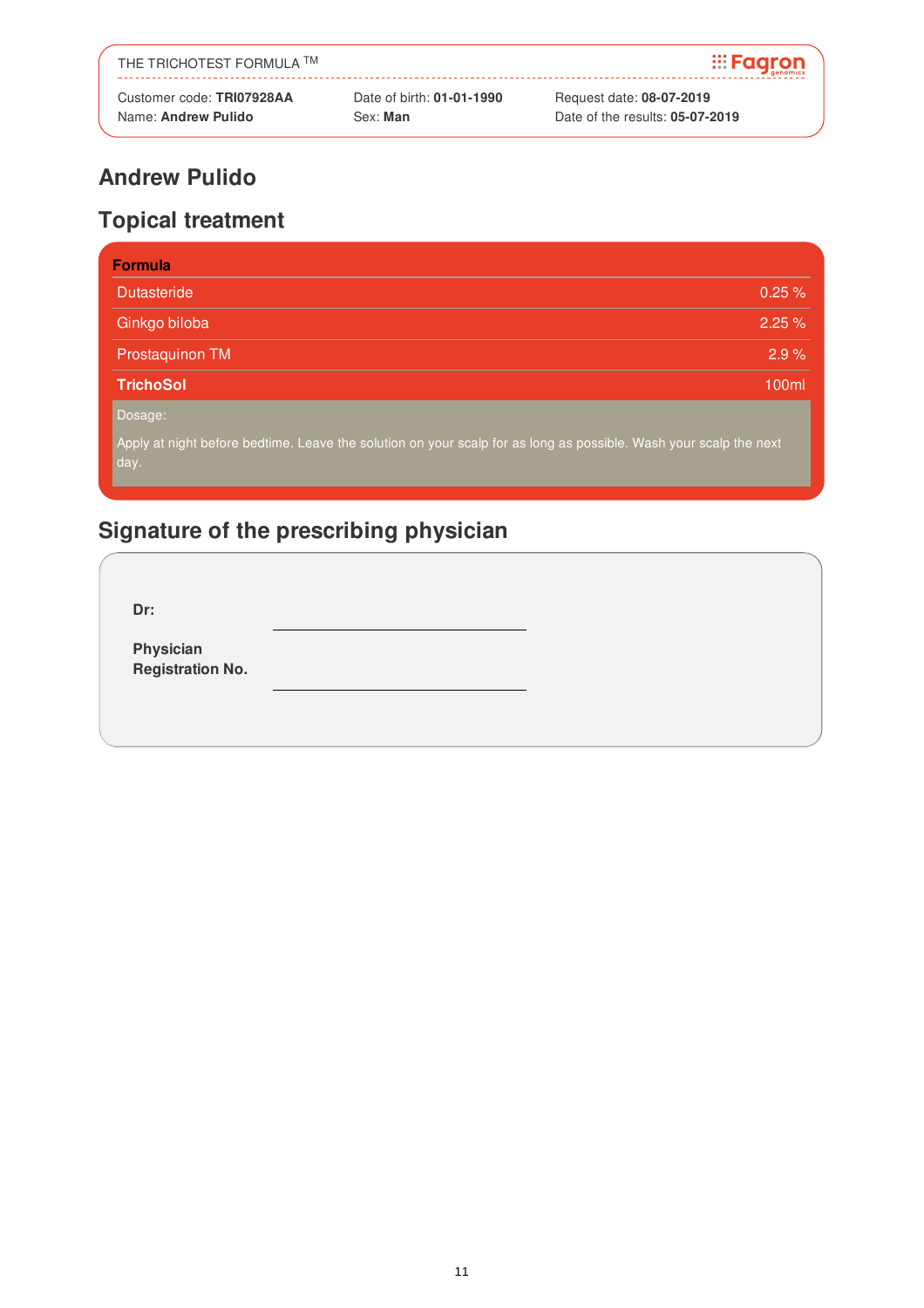| THE TRICHOTEST FORMULA TM |                           | <b>Exagron</b>                  |
|---------------------------|---------------------------|---------------------------------|
| Customer code: TRI07928AA | Date of birth: 01-01-1990 | Request date: 08-07-2019        |
| Name: Andrew Pulido       | Sex: Man                  | Date of the results: 05-07-2019 |

# **Topical treatment**

| <b>Formula</b>                            |            |
|-------------------------------------------|------------|
| Coenzyme Q10                              | 30 mg/day  |
| <b>Saw Palmetto</b>                       | 150 mg/day |
| Selenium yeast                            | 100 mg/day |
| Oral                                      |            |
| Dosage:                                   |            |
| capsule per day, 90 capsules for 3 months |            |

# **Signature of the prescribing physician**

**Dr:**

**Physician Registration No.**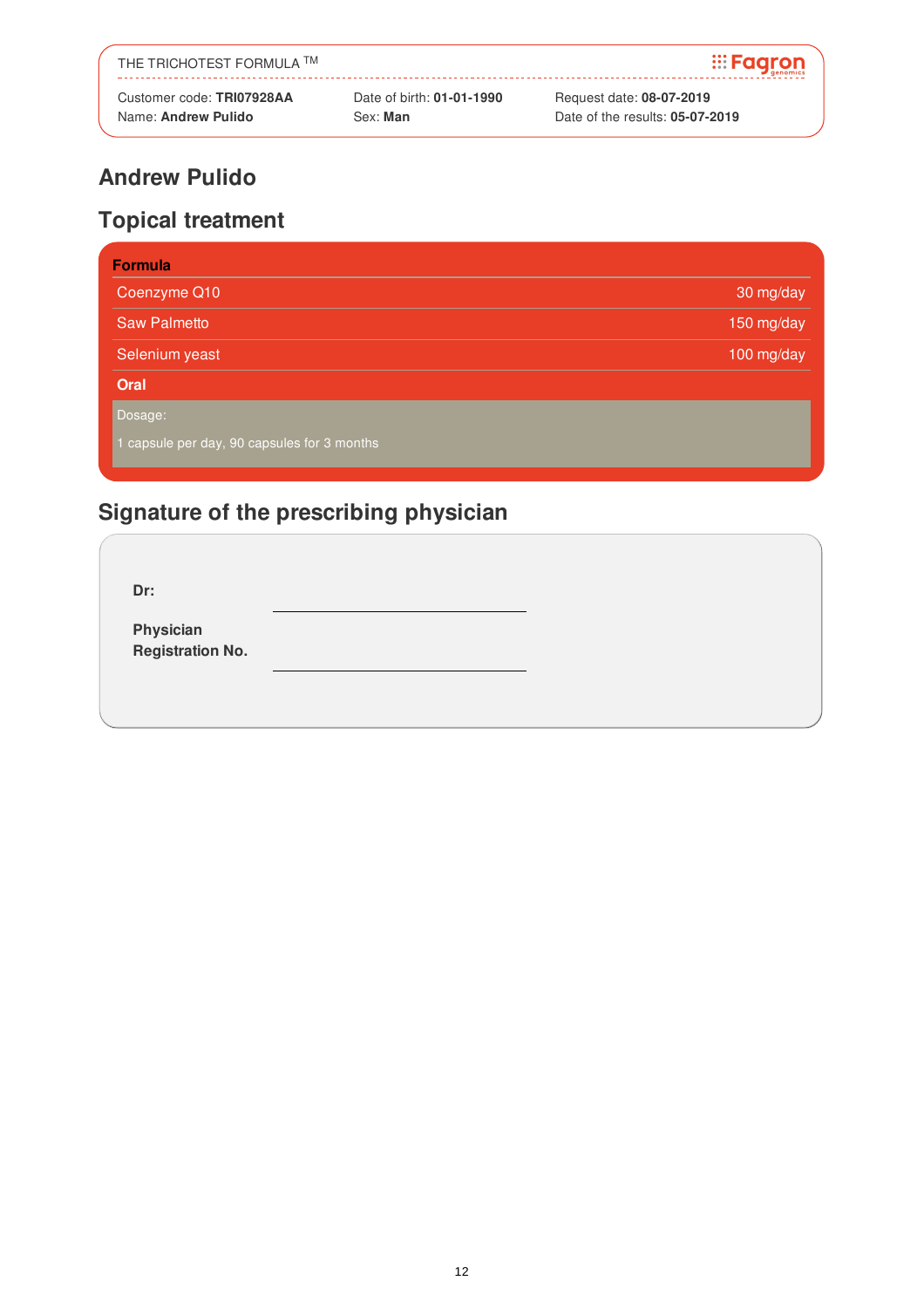| THE TRICHOTEST FORMULA TM |                           | <b>Exagron</b>                  |
|---------------------------|---------------------------|---------------------------------|
| Customer code: TRI07928AA | Date of birth: 01-01-1990 | Request date: 08-07-2019        |
| Name: Andrew Pulido       | Sex: Man                  | Date of the results: 05-07-2019 |

# **Topical treatment**

| Formula                                                                                        |                  |
|------------------------------------------------------------------------------------------------|------------------|
| Prostaquinon TM                                                                                | 2.9%             |
| Ginseng                                                                                        | $2.2\%$          |
| Arginine                                                                                       | 1.25%            |
| <b>TrichoOil</b>                                                                               | 30 <sub>ml</sub> |
| Dosage:                                                                                        |                  |
| 1-2 times / week, massage for 3-5 minutes and leave it on for 10 min before washing your hair. |                  |

# **Signature of the prescribing physician**

**Dr: Physician Registration No.**